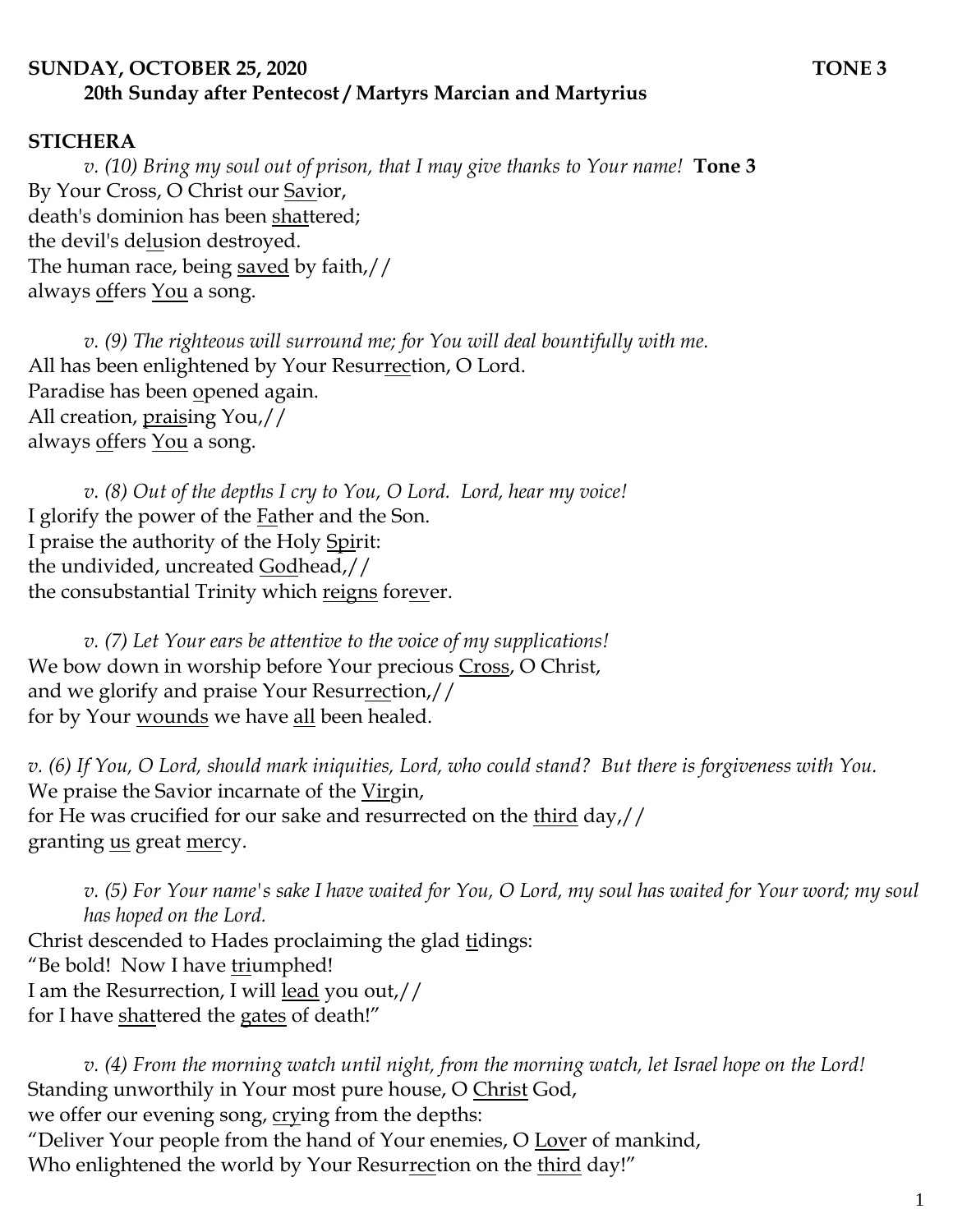*v. (3) For with the Lord there is mercy and with Him is plenteous redemption, and He will deliver Israel from all his iniquities.* **Tone 4** 

Having completed the course and <u>kept</u> the Faith, O Marcian and Martyrius, you have been <u>wreathed</u> with a crown of <u>mar</u>tyrdom. You are unshakable pillars of the Church, breasts flowing with the milk of truth, beacons and shining pearls,// who have enlightened creation with the splendor of piety.

*v. (2) Praise the Lord, all nations! Praise Him, all peoples!* You were godly twins, sharing a single **heart** and mind. You destroyed the division of Arius, by teaching all to worship the Son as consubstantial with the **Father**, and equally unoriginate with the Spirit: the Trinity in Unity and Unity in Trinity,// one Essence in three undivided Persons.

*v. (1) For His mercy is abundant towards us; and the truth of the Lord endures for ever.*  You showed yourselves to be followers of the holy preacher Paul. You were like him in zeal and one with him in mind and heart: you drowned the adversaries with the blood you poured out, drying up the torrent of wicked heresies. O Marcian and Martyrius, you were revealed as rivers of piety// watering the Church of Christ.

*Glory to the Father, and to the Son, and to the Holy Spirit;* **Tone 1** You were disciples and followers of the one who preached and confessed the consubstantial Trinity. You were persecuted with him, O blessed ones. You preferred death by the sword to <u>blas</u>phemous <u>her</u>esy. Therefore, God has adorned you with crowns of martyrdom, and you have received boldness before Him, pray that those who honor your memory// may be delivered from misfortunes!

*now and ever, and unto ages of ages. Amen.* **Tone 3** *(Theotokion – Dogmatikon)* How can we not wonder at your mystical childbearing, O exalted Mother? For without receiving the <u>touch</u> of man, you gave birth to a Son in the flesh, immaculate Virgin. The Son born of the Father before eternity was born of you at the fullness of time, O honored Lady. He underwent no mingling, no change, no division,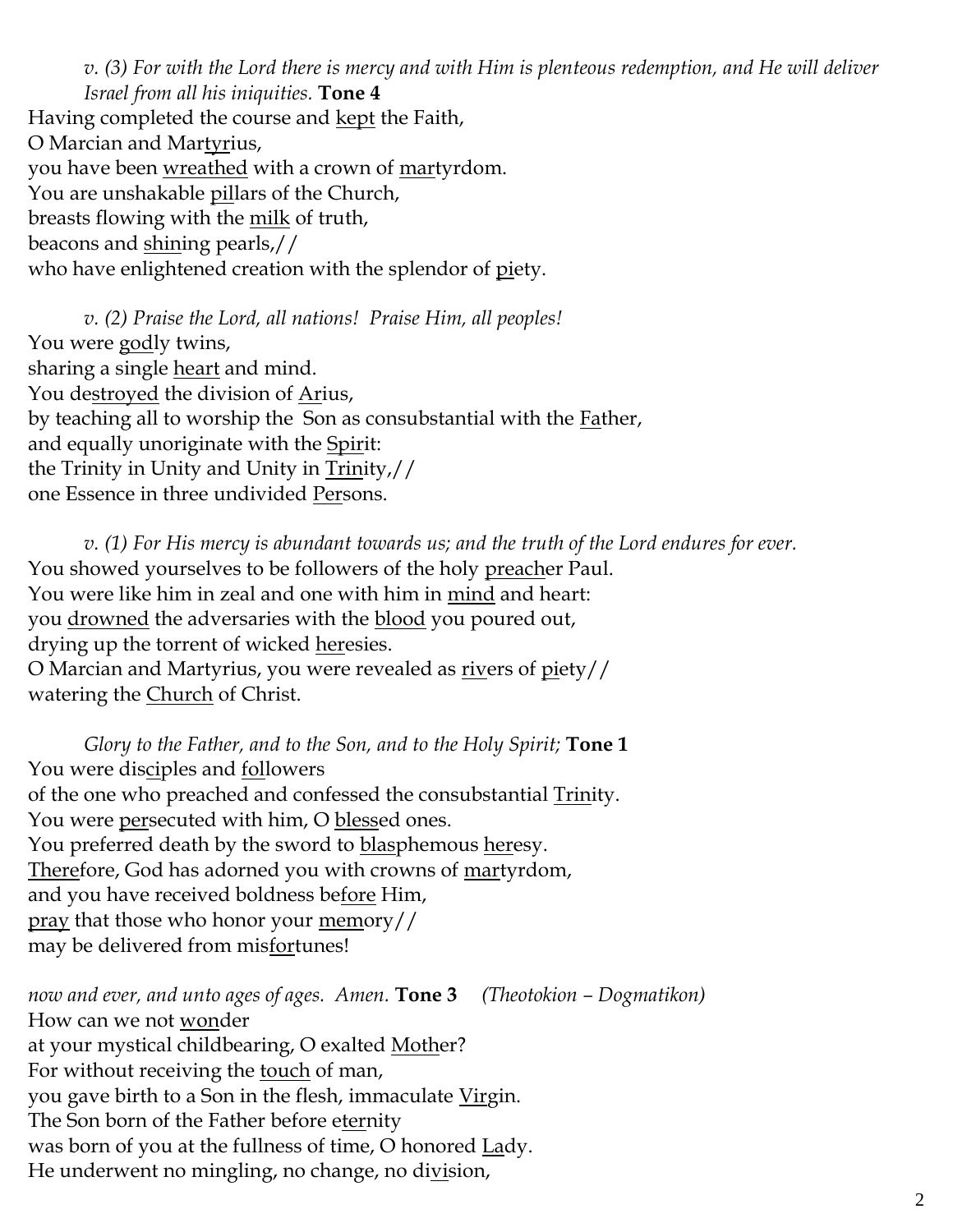but preserved the fullness of each nature. Entreat Him, O Lady and Virgin, and Mother, to save the souls of those who, in the right-glorifying manner, confess you// to be the Theotokos

## **APOSTICHA**

**Tone 3** The sun was darkened by your Passion, O Christ, but all creation was enlightened by the light of Your Resurrection.// Accept our evening song, O Lover of mankind!

*v. The Lord is King; He is robed in majesty!*  Your life-bearing Resurrection, O Lord, enlightened the whole universe, recalling Your creation. Delivered from Adam's curse, we sing:// "Almighty Lord, glory to You!"

*v. For He has established the world, so that it shall never be moved.* You are the changeless God, Who, suffering in the **flesh**, were changed. Creation could not endure seeing You on the Cross. It was filled with fear while praising Your patience. By descending to Hades and rising on the <u>third</u> day,// You have granted to the world <u>life</u> and great <u>mer</u>cy.

*v. Holiness befits Your house, O Lord, forevermore!*  You endured death, O Christ, to deliver the human race from death. You rose from the dead on the third day, raising with yourself those who knew You as God// and enlightening the world. Glory to You!

*Glory to the Father, and to the Son, and to the Holy Spirit;* **Tone 3** Marcian and Martyrius conquered heresies with the shield of Faith and enlightened the world with the light of orthodoxy. They are champions of the Trinity and spiritual beacons of the Church. Obedient to Paul, the equal of the Apostles, they cast down the teachings of Arius and Nestorius, refuting also the confusions of Sabellius and Severus. They theologized about the Unity in Trinity, the God Who was incarnate of the Virgin. The most blessed ones preached to all one Christ in two natures. Now that they have received crowns of victory from heaven,// these heralds of God intercede on our behalf for great mercy.